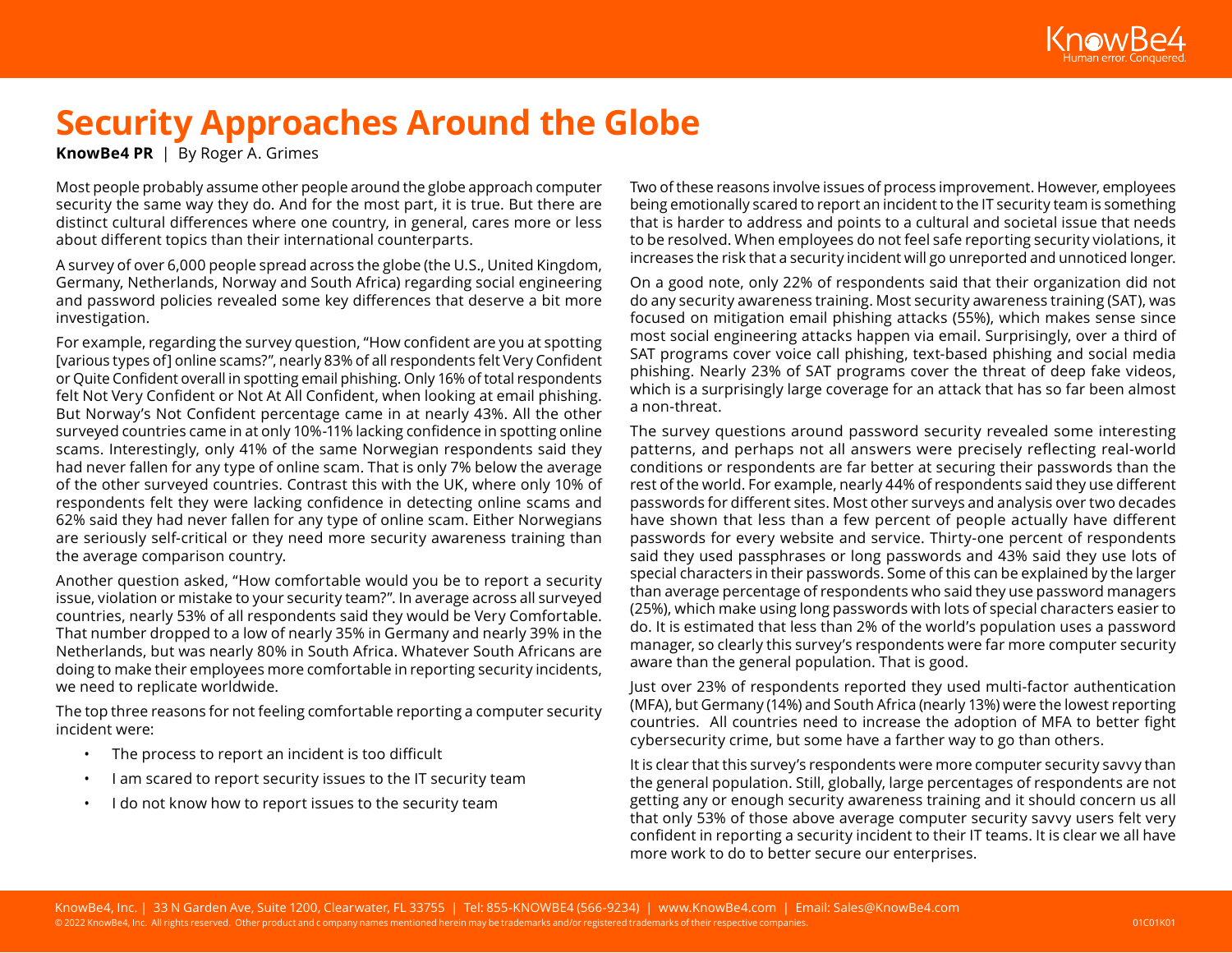# **Q1. How confident are you at spotting the following online scams?**

| <b>Answer</b>                     | <b>Total</b> |       | <b>DE</b>  |       | <b>US</b> |       | <b>NL</b>  |       | <b>NO</b>  |              | ZA         |       | <b>UK</b>  |       |
|-----------------------------------|--------------|-------|------------|-------|-----------|-------|------------|-------|------------|--------------|------------|-------|------------|-------|
| <b>Email phishing</b>             | All          | Count | All        | Count | All       | Count | All        | Count | <b>All</b> | Count        | All        | Count | <b>All</b> | Count |
| N                                 | 6004         |       | 1000       |       | 1000      |       | 1002       |       | 1000       |              | 1002       |       | 1000       |       |
| Very confident                    | 42.52%       | 2553  | 46.10%     | 461   | 46.40%    | 464   | 42.91%     | 430   | 24.20%     | 242          | 51.70%     | 518   | 43.80%     | 438   |
| Quite confident                   | 40.94%       | 2458  | 40.50%     | 405   | 43.30%    | 433   | 45.01%     | 451   | 33.90%     | 339          | 36.73%     | 368   | 46.20%     | 462   |
| Not very confident                | 12.59%       | 756   | 10.30%     | 103   | 8.50%     | 85    | 9.58%      | 96    | 29.00%     | 290          | 10.48%     | 105   | 7.70%      | 77    |
| Not at all confident              | 3.95%        | 237   | 3.10%      | 31    | 1.80%     | 18    | 2.50%      | 25    | 12.90%     | 129          | 1.10%      | 11    | 2.30%      | 23    |
| <b>Smishing, or text phishing</b> | All          | Count | All        | Count | All       | Count | <b>All</b> | Count | <b>All</b> | <b>Count</b> | <b>All</b> | Count | <b>All</b> | Count |
| N                                 | 6004         |       | 1000       |       | 1000      |       | 1002       |       | 1000       |              | 1002       |       | 1000       |       |
| Very confident                    | 38.74%       | 2326  | 42.60%     | 426   | 41.70%    | 417   | 44.61%     | 447   | 22.50%     | 225          | 41.42%     | 415   | 39.60%     | 396   |
| Quite confident                   | 41.91%       | 2516  | 41.50%     | 415   | 45.30%    | 453   | 42.12%     | 422   | 33.50%     | 335          | 41.12%     | 412   | 47.90%     | 479   |
| Not very confident                | 14.62%       | 878   | 11.80%     | 118   | 10.60%    | 106   | 9.98%      | 100   | 30.20%     | 302          | 15.17%     | 152   | 10.00%     | 100   |
| Not at all confident              | 4.73%        | 284   | 4.10%      | 41    | 2.40%     | 24    | 3.29%      | 33    | 13.80%     | 138          | 2.30%      | 23    | 2.50%      | 25    |
| Vishing, or call phishing         | All          | Count | <b>All</b> | Count | All       | Count | All        | Count | All        | Count        | <b>All</b> | Count | <b>All</b> | Count |
| N                                 | 6004         |       | 1000       |       | 1000      |       | 1002       |       | 1000       |              | 1002       |       | 1000       |       |
| Very confident                    | 37.03%       | 2223  | 37.60%     | 376   | 43.40%    | 434   | 43.51%     | 436   | 19.30%     | 193          | 40.42%     | 405   | 37.90%     | 379   |
| Quite confident                   | 42.42%       | 2547  | 42.10%     | 421   | 42.50%    | 425   | 43.81%     | 439   | 36.80%     | 368          | 42.12%     | 422   | 47.20%     | 472   |
| Not very confident                | 15.94%       | 957   | 15.10%     | 151   | 11.80%    | 118   | 10.48%     | 105   | 30.20%     | 302          | 15.87%     | 159   | 12.20%     | 122   |
| Not at all confident              | 4.61%        | 277   | 5.20%      | 52    | 2.30%     | 23    | 2.20%      | 22    | 13.70%     | 137          | 1.60%      | 16    | 2.70%      | 27    |
| Social media phishing messages    | All          | Count | All        | Count | All       | Count | All        | Count | All        | Count        | <b>All</b> | Count | <b>All</b> | Count |
| N                                 | 6004         |       | 1000       |       | 1000      |       | 1002       |       | 1000       |              | 1002       |       | 1000       |       |
| Very confident                    | 36.24%       | 2176  | 35.40%     | 354   | 42.40%    | 424   | 35.33%     | 354   | 21.40%     | 214          | 45.21%     | 453   | 37.70%     | 377   |
| Quite confident                   | 42.75%       | 2567  | 44.30%     | 443   | 42.80%    | 428   | 47.70%     | 478   | 34.80%     | 348          | 39.62%     | 397   | 47.30%     | 473   |
| Not very confident                | 16.27%       | 977   | 15.80%     | 158   | 12.70%    | 127   | 14.47%     | 145   | 28.70%     | 287          | 13.77%     | 138   | 12.20%     | 122   |
| Not at all confident              | 4.73%        | 284   | 4.50%      | 45    | 2.10%     | 21    | 2.50%      | 25    | 15.10%     | 151          | 1.40%      | 14    | 2.80%      | 28    |
| Deep fake videos                  | All          | Count | All        | Count | All       | Count | All        | Count | All        | Count        | All        | Count | <b>All</b> | Count |
| N                                 | 6004         |       | 1000       |       | 1000      |       | 1002       |       | 1000       |              | 1002       |       | 1000       |       |
| Very confident                    | 24.78%       | 1488  | 19.10%     | 191   | 29.70%    | 297   | 24.45%     | 245   | 18.60%     | 186          | 32.14%     | 322   | 24.70%     | 247   |
| Quite confident                   | 39.97%       | 2400  | 39.20%     | 392   | 36.60%    | 366   | 49.00%     | 491   | 34.70%     | 347          | 38.92%     | 390   | 41.40%     | 414   |
| Not very confident                | 28.11%       | 1688  | 34.40%     | 344   | 27.50%    | 275   | 22.26%     | 223   | 31.70%     | 317          | 24.55%     | 246   | 28.30%     | 283   |
| Not at all confident              | 7.13%        | 428   | 7.30%      | 73    | 6.20%     | 62    | 4.29%      | 43    | 15.00%     | 150          | 4.39%      | 44    | 5.60%      | 56    |
| <b>Social engineering</b>         | All          | Count | All        | Count | All       | Count | All        | Count | <b>All</b> | <b>Count</b> | <b>All</b> | Count | <b>All</b> | Count |
| N                                 | 6004         |       | 1000       |       | 1000      |       | 1002       |       | 1000       |              | 1002       |       | 1000       |       |
| Very confident                    | 24.40%       | 1465  | 22.70%     | 227   | 30.20%    | 302   | 22.85%     | 229   | 20.60%     | 206          | 25.25%     | 253   | 24.80%     | 248   |
| Quite confident                   | 41.44%       | 2488  | 47.40%     | 474   | 39.90%    | 399   | 46.61%     | 467   | 34.70%     | 347          | 35.83%     | 359   | 44.20%     | 442   |
| Not very confident                | 27.47%       | 1649  | 24.70%     | 247   | 25.30%    | 253   | 26.45%     | 265   | 30.20%     | 302          | 32.53%     | 326   | 25.60%     | 256   |
| Not at all confident              | 6.70%        | 402   | 5.20%      | 52    | 4.60%     | 46    | 4.09%      | 41    | 14.50%     | 145          | 6.39%      | 64    | 5.40%      | 54    |
| Other types of online scam        | All          | Count | All        | Count | All       | Count | All        | Count | All        | <b>Count</b> | All        | Count | <b>All</b> | Count |
| N                                 | 6004         |       | 1000       |       | 1000      |       | 1002       |       | 1000       |              | 1002       |       | 1000       |       |
| Very confident                    | 28.18%       | 1692  | 24.20%     | 242   | 33.20%    | 332   | 26.55%     | 266   | 20.20%     | 202          | 35.53%     | 356   | 29.40%     | 294   |
| Quite confident                   | 48.87%       | 2934  | 52.20%     | 522   | 48.80%    | 488   | 53.49%     | 536   | 34.90%     | 349          | 48.00%     | 481   | 55.80%     | 558   |
| Not very confident                | 18.04%       | 1083  | 20.00%     | 200   | 14.90%    | 149   | 16.77%     | 168   | 30.10%     | 301          | 14.27%     | 143   | 12.20%     | $122$ |
| Not at all confident              | 4.91%        | 295   | 3.60%      | 36    | 3.10%     | 31    | 3.19%      | 32    | 14.80%     | 148          | 2.20%      | 22    | 2.60%      | 26    |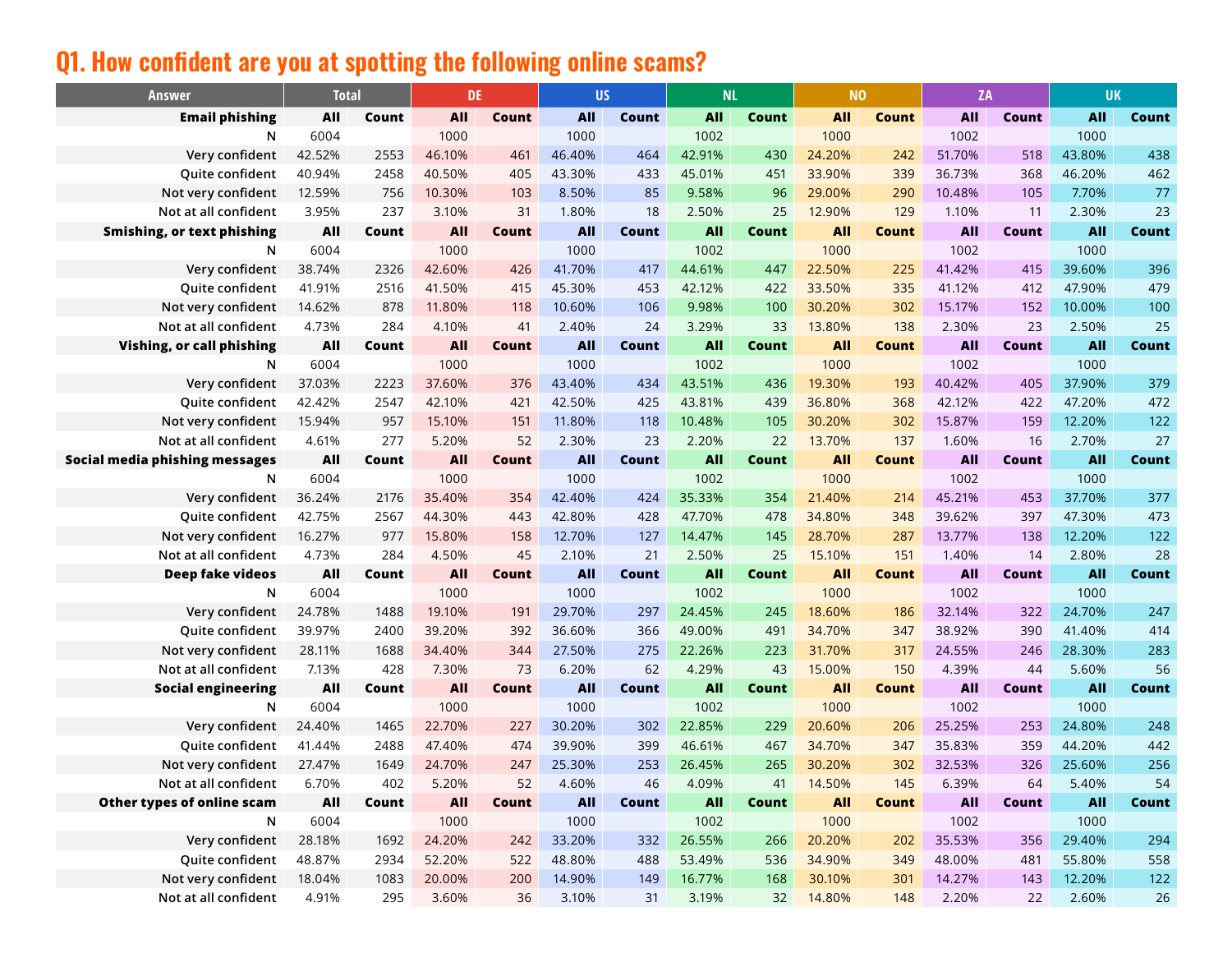#### **Q2. Which online scams, if any, have you ever fallen for? (either at work or personally): (Tick all that apply)**

| <b>Answers</b>                                   | <b>Total</b> |       | <b>DE</b>  |       | <b>US</b>  |       | <b>NL</b>  |       | N <sub>0</sub> |              | <b>ZA</b>  |       | <b>UK</b>  |       |
|--------------------------------------------------|--------------|-------|------------|-------|------------|-------|------------|-------|----------------|--------------|------------|-------|------------|-------|
|                                                  | All          | Count | <b>All</b> | Count | <b>All</b> | Count | <b>All</b> | Count | <b>All</b>     | <b>Count</b> | <b>All</b> | Count | <b>All</b> | Count |
| N                                                | 6004         |       | 1000       |       | 1000       |       | 1002       |       | 1000           |              | 1002       |       | 1000       |       |
| I've never fallen for any type of<br>online scam | 48.43%       | 2908  | 53.50%     | 535   | 51.10%     | 511   | 44.91%     | 450   | 41.20%         | 412          | 37.82%     | 379   | 62.10%     | 621   |
| <b>Email phishing</b>                            | 21.49%       | 1290  | 19.00%     | 190   | 23.50%     | 235   | 22.55%     | 226   | 18.20%         | 182          | 28.74%     | 288   | 16.90%     | 169   |
| Social media phishing messages                   | 14.59%       | 876   | 11.00%     | 110   | 14.70%     | 147   | 13.67%     | 137   | 15.30%         | 153          | 24.45%     | 245   | 8.40%      | 84    |
| Deep fake videos                                 | 12.77%       | 767   | 8.90%      | 89    | 10.10%     | 101   | 14.47%     | 145   | 18.40%         | 184          | 15.57%     | 156   | 9.20%      | 92    |
| Smishing, or text phishing                       | 11.81%       | 709   | 10.30%     | 103   | 9.00%      | 90    | 14.57%     | 146   | 14.90%         | 149          | 11.58%     | 116   | 10.50%     | 105   |
| Vishing, or call phishing                        | 11.56%       | 694   | 6.70%      | 67    | 10.80%     | 108   | 16.47%     | 165   | 15.50%         | 155          | 11.28%     | 113   | 8.60%      | 86    |
| Other types of scam                              | 11.33%       | 680   | 10.90%     | 109   | 7.90%      | 79    | 12.28%     | 123   | 14.40%         | 144          | 14.17%     | 142   | 8.30%      | 83    |
| Social engineering                               | 11.03%       | 662   | 10.80%     | 108   | 11.00%     | 110   | 10.08%     | 101   | 15.80%         | 158          | 9.88%      | 99    | 8.60%      | 86    |
| Prefer not to say                                | 3.03%        | 182   | 4.50%      | 45    | 3.10%      | 31    | 3.49%      | 35    | 2.70%          | 27           | 1.70%      | 17    | 2.70%      | 27    |

#### **Q3. How comfortable would you be to report a security issue, violation or mistake to your security team?**

| <b>Answers</b>         | <b>Total</b> |       | <b>DE</b>  |       | <b>US</b>  |       | NL         |       | N <sub>0</sub> |              | ΖA         |       | <b>UK</b> |                 |
|------------------------|--------------|-------|------------|-------|------------|-------|------------|-------|----------------|--------------|------------|-------|-----------|-----------------|
|                        | All          | Count | <b>All</b> | Count | <b>All</b> | Count | <b>All</b> | Count | <b>All</b>     | <b>Count</b> | <b>AII</b> | Count | All       | Count           |
| N                      | 6004         |       | 1000       |       | 1000       |       | 1002       |       | 1000           |              | 1002       |       | 1000      |                 |
| Very comfortable       | 52.83%       | 3172  | 34.90%     | 349   | 68.60%     | 686   | 38.62%     | 387   | 42.30%         | 423          | 79.94%     | 801   | 52.60%    | 526             |
| Somewhat comfortable   | 34.31%       | 2060  | 37.60%     | 376   | 24.20%     | 242   | 46.91%     | 470   | 40.40%         | 404          | 17.07%     | 171   | 39.70%    | 397             |
| Not very comfortable   | 10.44%       | 627   | 20.80%     | 208   | 6.10%      | 61    | 12.57%     | 126   | 14.00%         | 140          | 2.50%      | 25    | 6.70%     | 67              |
| Not at all comfortable | 2.42%        | 145   | 6.70%      | 67    | .10%       |       | .90%       | 19    | 3.30%          | 33           | 0.50%      |       | $.00\%$   | 10 <sup>°</sup> |

#### **Q3a. Why would you not be comfortable reporting a security issue, violation or mistake to your security team? (Check all that apply)**

| <b>Answers</b>                                                  | <b>Total</b> |       | <b>DE</b>  |       | <b>US</b> |       | NL         |       | <b>NO</b>  |              | <b>ZA</b>  |              | UK         |                 |
|-----------------------------------------------------------------|--------------|-------|------------|-------|-----------|-------|------------|-------|------------|--------------|------------|--------------|------------|-----------------|
|                                                                 | All          | Count | <b>All</b> | Count | All       | Count | <b>All</b> | Count | <b>All</b> | <b>Count</b> | <b>All</b> | <b>Count</b> | <b>All</b> | Count           |
| N                                                               | 772          |       | 275        |       | 72        |       | 145        |       | 173        |              | 30         |              | 77         |                 |
| The process to report an incident<br>is too difficult           | 36.66%       | 283   | 26.18%     | 72    | 34.72%    | 25    | 44.83%     | 65    | 53.76%     | 93           | 23.33%     |              | 27.27%     | 21              |
| I'm scared to report security<br>issues to the IT security team | 33.29%       | 257   | 31.27%     | 86    | 34.72%    | 25    | 21.38%     | 31    | 42.77%     | 74           | 26.67%     | 8            | 42.86%     | 33              |
| I don't know how to report issues<br>to the security team       | 23.58%       | 182   | 23.64%     | 65    | 20.83%    | 15    | 28.97%     | 42    | 14.45%     | 25           | 40.00%     | 12           | 29.87%     | 23              |
| l don't want to bother them                                     | 15.54%       | 120   | 16.00%     | 44    | 18.06%    | 13    | 12.41%     | 18    | 17.92%     | 31           | 13.33%     | 4            | 12.99%     | 10 <sup>1</sup> |
| Other                                                           | 11.66%       | 90    | 19.27%     | 53    | 9.72%     |       | 13.79%     | 20    | 1.16%      |              | 13.33%     |              | 5.19%      | $\overline{4}$  |

\*Respondents who would not be comfortable to report a security issue, violation or mistake to their security team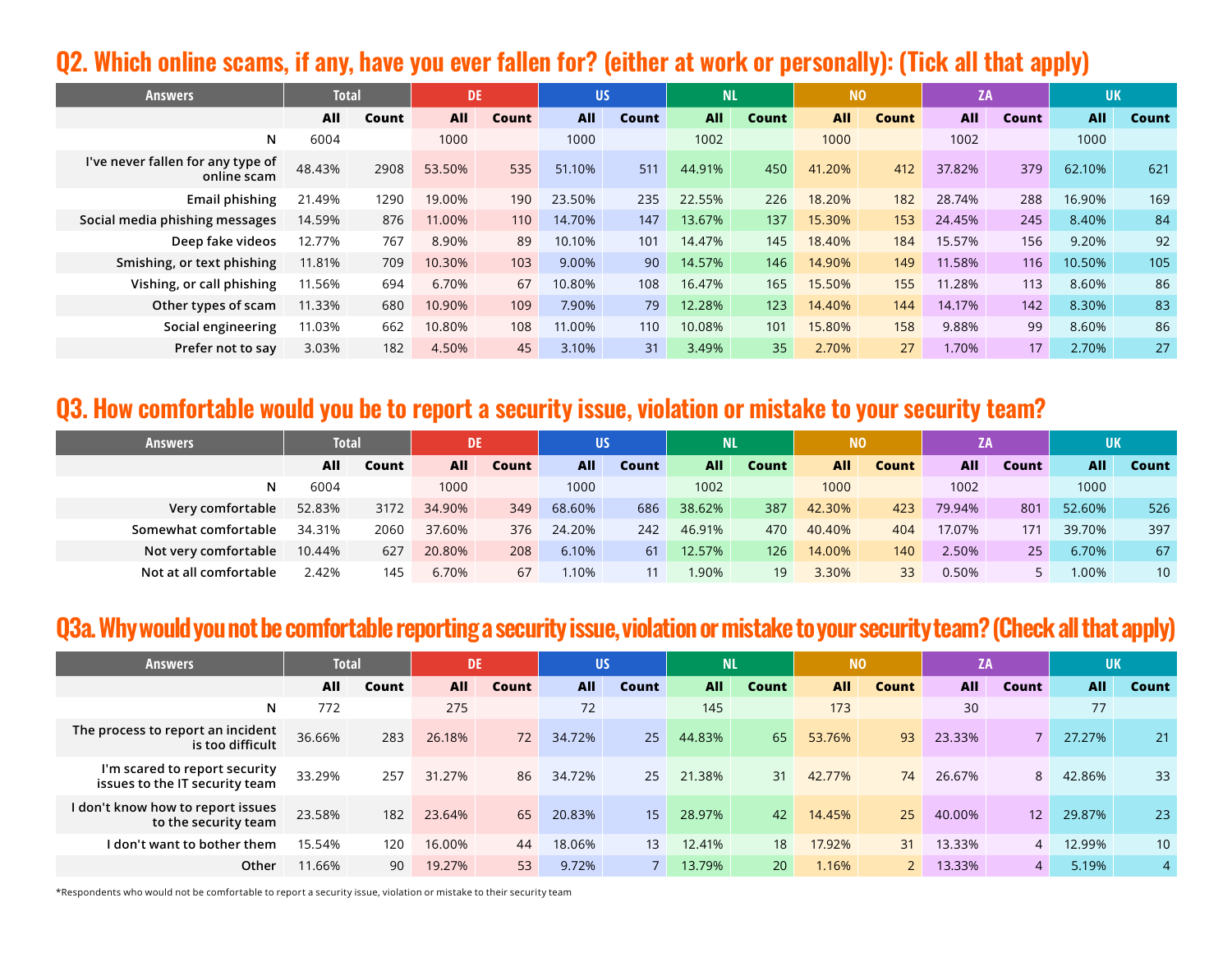#### **Q4. How helpful, or unhelpful, is your IT security team in your organization in helping you handle security issues?**

| <b>Answers</b>                                                           | Total  |       | DE         |       | <b>US</b>  |              | МL     |       | <b>NO</b>  |              | ZA         |              | <b>UK</b>  |       |
|--------------------------------------------------------------------------|--------|-------|------------|-------|------------|--------------|--------|-------|------------|--------------|------------|--------------|------------|-------|
|                                                                          | All    | Count | <b>All</b> | Count | <b>All</b> | <b>Count</b> | All    | Count | <b>All</b> | <b>Count</b> | <b>All</b> | <b>Count</b> | <b>All</b> | Count |
| N                                                                        | 6004   |       | 1000       |       | 1000       |              | 1002   |       | 1000       |              | 1002       |              | 1000       |       |
| Very helpful                                                             | 43.79% | 2629  | 33.60%     | 336   | 51.80%     | 518          | 44.61% | 447   | 31.10%     | 311          | 59.68%     | 598          | 41.90%     | 419   |
| Somewhat helpful                                                         | 25.02% | 1502  | 31.80%     | 318   | 22.40%     | 224          | 22.85% | 229   | 27.40%     | 274          | 20.06%     | 201          | 25.60%     | 256   |
| Neither helpful or unhelpful                                             | 7.89%  | 474   | 10.80%     | 108   | 4.70%      | 47           | 6.89%  | 69    | 14.80%     | 148          | 3.79%      | 38           | 6.40%      | 64    |
| Somewhat unhelpful                                                       | 7.74%  | 465   | 9.10%      | 91    | 5.10%      | 51           | 8.28%  | 83    | 12.50%     | 125          | 3.29%      | 33           | 8.20%      | 82    |
| Very unhelpful                                                           | 6.91%  | 415   | 5.30%      | 53    | 6.40%      | 64           | 8.68%  | 87    | 9.60%      | 96           | 6.19%      | 62           | 5.30%      | 53    |
| N/A I've never had to report a<br>security issue to our IT security team | 8.64%  | 519   | 9.40%      | 94    | 9.60%      | 96           | 8.68%  | 87    | 4.60%      | 46           | 6.99%      | 70           | 12.60%     | 126   |

#### **Q5. Thinking of the last time you or a colleague clicked on a phishing link, what, if anything, was the security teams response?**

| <b>Answers</b>                                                   | <b>Total</b> |       | DE         |       | <b>US</b>  |              | N <sub>L</sub> |       | N <sub>0</sub> |              | <b>ZA</b>  |       | <b>UK</b> |       |
|------------------------------------------------------------------|--------------|-------|------------|-------|------------|--------------|----------------|-------|----------------|--------------|------------|-------|-----------|-------|
|                                                                  | All          | Count | <b>All</b> | Count | <b>All</b> | <b>Count</b> | <b>All</b>     | Count | All            | <b>Count</b> | <b>All</b> | Count | All       | Count |
| N                                                                | 6004         |       | 1000       |       | 1000       |              | 1002           |       | 1000           |              | 1002       |       | 1000      |       |
| N/A My colleagues and I have<br>never clicked on a phishing link | 26.63%       | 1599  | 30.00%     | 300   | 26.40%     | 264          | 27.15%         | 272   | 14.80%         | 148          | 24.55%     | 246   | 36.90%    | 369   |
| Sent on security awareness training                              | 25.22%       | 1514  | 20.70%     | 207   | 25.80%     | 258          | 30.24%         | 303   | 19.60%         | 196          | 32.73%     | 328   | 22.20%    | 222   |
| They responded, but no further<br>action was taken               | 18.39%       | 1104  | 18.60%     | 186   | 18.90%     | 189          | 13.97%         | 140   | 20.20%         | 202          | 20.16%     | 202   | 18.50%    | 185   |
| Slap on the wrist / verbally told<br>not to do it again          | 13.64%       | 819   | 14.60%     | 146   | 12.90%     | 129          | 12.87%         | 129   | 22.60%         | 226          | 10.28%     | 103   | 8.60%     | 86    |
| Disciplinary action / HR involvement                             | 10.89%       | 654   | 9.60%      | 96    | 10.20%     | 102          | 9.28%          | 93    | 18.50%         | 185          | 8.68%      | 87    | 9.10%     | 91    |
| There was no response                                            | 3.93%        | 236   | 5.80%      | 58    | 3.80%      | 38           | 4.59%          | 46    | 3.00%          | 30           | 2.59%      | 26    | 3.80%     | 38    |
| Other, please specify                                            | .30%         | 78    | 0.70%      |       | 2.00%      | 20           | 1.90%          | 19    | 1.30%          | 13           | 1.00%      | 10    | 0.90%     | 9     |

## **Q6. On average, how often is there a security incident that you report to your IT security team?**

| <b>Answers</b>                                        | <b>Total</b> |       | <b>DE</b>  |       | US         |              | <b>NL</b>  |       | N <sub>0</sub> |              | ΖA     |       | <b>UK</b>  |       |
|-------------------------------------------------------|--------------|-------|------------|-------|------------|--------------|------------|-------|----------------|--------------|--------|-------|------------|-------|
|                                                       | AII          | Count | <b>All</b> | Count | <b>All</b> | <b>Count</b> | <b>All</b> | Count | <b>All</b>     | <b>Count</b> | All    | Count | <b>All</b> | Count |
| N                                                     | 5485         |       | 906        |       | 904        |              | 915        |       | 954            |              | 932    |       | 874        |       |
| Daily or more                                         | 7.06%        | 387   | 4.42%      | 40    | 9.96%      | 90           | 6.12%      | 56    | 9.43%          | 90           | 5.90%  | 55    | 6.41%      | 56    |
| Less than daily, up to once a week                    | 13.49%       | 740   | 11.04%     | 100   | 11.73%     | 106          | 13.77%     | 126   | 22.12%         | 211          | 9.66%  | 90    | 12.24%     | 107   |
| Less than weekly, up to once a month                  | 20.24%       | 1110  | 17.33%     | 157   | 14.60%     | 132          | 20.33%     | 186   | 30.71%         | 293          | 17.60% | 164   | 20.37%     | 178   |
| Less than monthly, up to once<br>every six months     | 20.05%       | 1100  | 18.10%     | 164   | 17.70%     | 160          | 22.62%     | 207   | 19.92%         | 190          | 21.78% | 203   | 20.14%     | 176   |
| Less than once every six months,<br>up to once a year | 15.61%       | 856   | 19.21%     | 174   | 15.49%     | 140          | 16.83%     | 154   | 8.60%          | 82           | 18.88% | 176   | 14.87%     | 130   |
| Less than once a year                                 | 23.56%       | 1292  | 29.91%     | 271   | 30.53%     | 276          | 20.33%     | 186   | 9.22%          | 88           | 26.18% | 244   | 25.97%     | 227   |
| Mean: months                                          |              |       | 6.39       |       | 6.11       |              | 5.11       |       | 2.92           |              | 6.00   |       | 5.58       |       |

\*Respondents who have ever had to report a security issue to their IT security team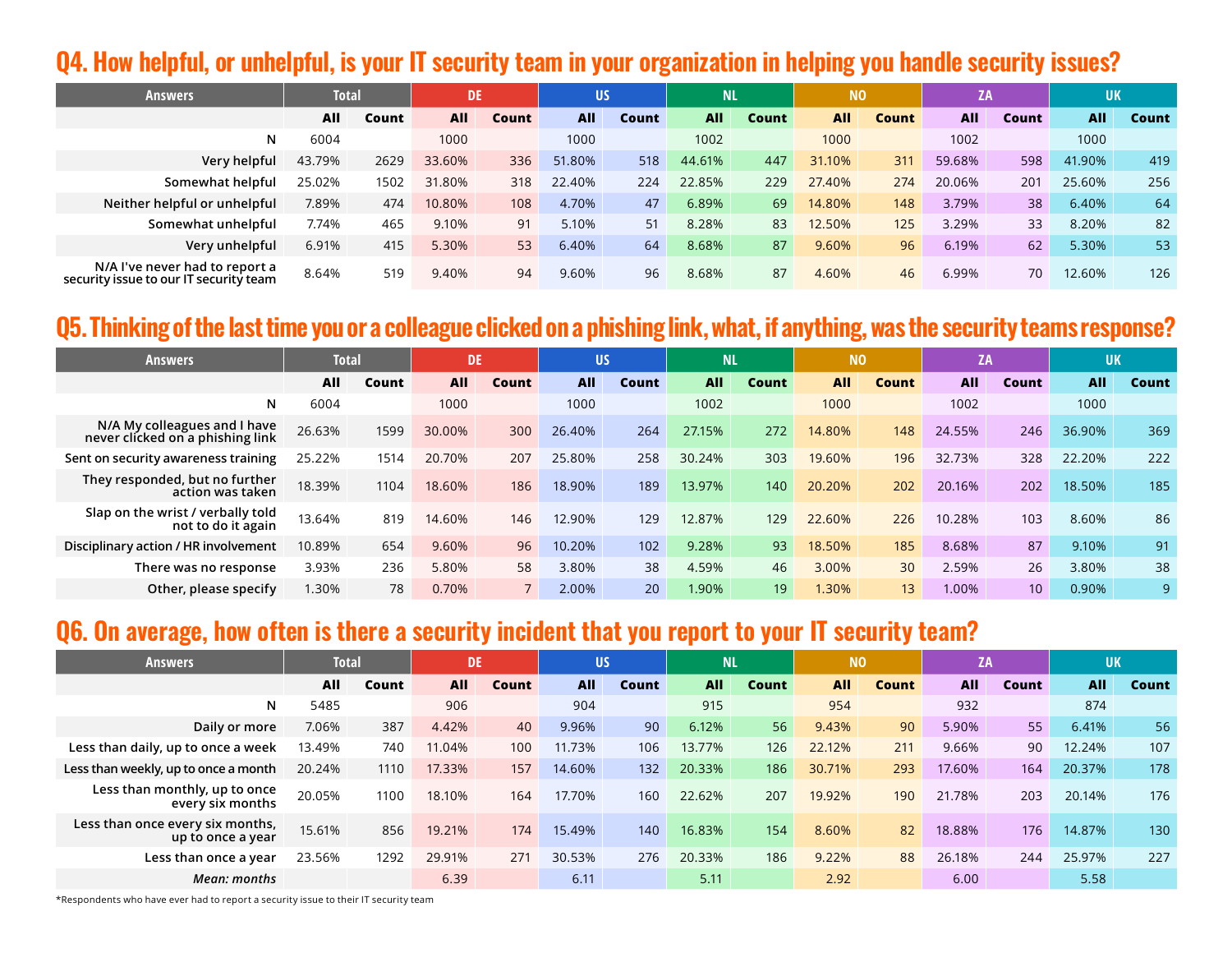#### **Q7. On average, how long does it take your IT security team to deal with a security issue you've raised?**

| <b>Answers</b>                        | <b>Total</b> |       | DE.        |       | <b>US</b>  |       | <b>NL</b>  |       | N <sub>0</sub> |              | ZA         |       | <b>UK</b>  |       |
|---------------------------------------|--------------|-------|------------|-------|------------|-------|------------|-------|----------------|--------------|------------|-------|------------|-------|
|                                       | All          | Count | <b>All</b> | Count | <b>All</b> | Count | <b>All</b> | Count | <b>All</b>     | <b>Count</b> | <b>All</b> | Count | <b>All</b> | Count |
| N                                     | 5485         |       | 906        |       | 904        |       | 915        |       | 954            |              | 932        |       | 874        |       |
| Less than an hour                     | 25.47%       | 1397  | 25.28%     | 229   | 29.42%     | 266   | 25.79%     | 236   | 15.62%         | 149          | 33.37%     | 311   | 23.57%     | 206   |
| Between 1-5 hours                     | 39.45%       | 2164  | 40.29%     | 365   | 39.16%     | 354   | 37.70%     | 345   | 38.05%         | 363          | 39.70%     | 370   | 41.99%     | 367   |
| More than 5 hours, up to 12 hours     | 19.43%       | 1066  | 18.76%     | 170   | 16.70%     | 151   | 20.55%     | 188   | 28.09%         | 268          | 12.55%     | 117   | 19.68%     | 172   |
| More than 12 hours.<br>up to 24 hours | 8.79%        | 482   | 9.16%      | 83    | 6.97%      | 63    | 9.73%      | 89    | 11.64%         | 111          | 7.83%      | 73    | 7.21%      | 63    |
| More than 24 hours, up to a week      | 4.85%        | 266   | 4.30%      | 39    | 4.98%      | 45    | 4.26%      | 39    | 5.97%          | 57           | 4.08%      | 38    | 5.49%      | 48    |
| More than one week                    | 2.01%        | 110   | 2.21%      | 20    | 2.77%      | 25    | 1.97%      | 18    | 0.63%          | 6            | 2.47%      | 23    | 2.06%      | 18    |
| Mean: hours                           |              |       | 12.44      |       | 13.45      |       | 12.17      |       | 12.50          |              | 11.92      |       | 13.10      |       |

\*Respondents who have ever had to report a security issue to their IT security team

# **Q8. How easy or difficult is it for you to reach your IT security team (i.e for questions, information etc.)?**

| <b>Answers</b>             | Total  |       | DE     |                 | US         |       | <b>NL</b>  |       | N <sub>0</sub> |       | ZA.    |       | <b>UK</b>  |       |
|----------------------------|--------|-------|--------|-----------------|------------|-------|------------|-------|----------------|-------|--------|-------|------------|-------|
|                            | All    | Count | AII    | Count           | <b>All</b> | Count | <b>All</b> | Count | <b>All</b>     | Count | All    | Count | <b>All</b> | Count |
| N                          | 6004   |       | 1000   |                 | 1000       |       | 1002       |       | 1000           |       | 1002   |       | 1000       |       |
| Very easy                  | 40.94% | 2458  | 33.80% | 338             | 50.90%     | 509   | 35.13%     | 352   | 27.80%         | 278   | 60.48% | 606   | 37.50%     | 375   |
| Somewhat easy              | 35.23% | 2115  | 36.00% | 360             | 30.30%     | 303   | 39.72%     | 398   | 40.40%         | 404   | 25.95% | 260   | 39.00%     | 390   |
| Neither easy nor difficult | 16.74% | 1005  | 18.50% | 185             | 13.30%     | 133   | 19.76%     | 198   | 23.80%         | 238   | 8.68%  | 87    | 16.40%     | 164   |
| Somewhat difficult         | 5.86%  | 352   | 10.20% | 102             | 4.60%      | 46    | 4.29%      | 43    | 7.00%          | 70    | 3.49%  | 35    | 5.60%      | 56    |
| Very difficult             | 1.23%  | 74    | 1.50%  | 15 <sup>2</sup> | 0.90%      | 9.    | 1.10%      | 11    | 1.00%          | 10    | 1.40%  | 14    | 1.50%      | 15    |

# **Q9. What, if anything, do you do to keep your passwords secure on work-related devices and accounts? (Check all that apply)**

| <b>Answers</b>                                                                             | <b>Total</b> |       | DE     |       | <b>US</b>  |       | <b>NL</b>  |       | <b>NO</b>  |                | ZA     |       | <b>UK</b>  |       |
|--------------------------------------------------------------------------------------------|--------------|-------|--------|-------|------------|-------|------------|-------|------------|----------------|--------|-------|------------|-------|
|                                                                                            | All          | Count | All    | Count | <b>All</b> | Count | <b>All</b> | Count | <b>All</b> | Count          | All    | Count | <b>All</b> | Count |
| N                                                                                          | 6004         |       | 1000   |       | 1000       |       | 1002       |       | 1000       |                | 1002   |       | 1000       |       |
| Use different passwords for<br>different sites                                             | 43.84%       | 2632  | 49.20% | 492   | 46.60%     | 466   | 43.01%     | 431   | 37.80%     | 378            | 43.31% | 434   | 43.10%     | 431   |
| I use lots of special characters                                                           | 43.02%       | 2583  | 50.90% | 509   | 43.80%     | 438   | 38.62%     | 387   | 32.90%     | 329            | 50.80% | 509   | 41.10%     | 411   |
| I use passphrases (or long passwords)                                                      | 30.98%       | 1860  | 31.40% | 314   | 28.60%     | 286   | 30.94%     | 310   | 34.50%     | 345            | 32.63% | 327   | 27.80%     | 278   |
| l use a password manager                                                                   | 25.43%       | 1527  | 25.80% | 258   | 26.40%     | 264   | 27.54%     | 276   | 27.60%     | 276            | 22.95% | 230   | 22.30%     | 223   |
| I enable MFA where available                                                               | 23.15%       | 1390  | 14.20% | 142   | 15.30%     | 153   | 38.02%     | 381   | 40.40%     | 404            | 12.77% | 128   | 18.20%     | 182   |
| I don't do anything to keep my<br>passwords secure on work-related<br>devices and accounts | 5.06%        | 304   | 5.00%  | 50    | 7.10%      | 71    | 2.20%      | 22    | 2.20%      | 22             | 4.89%  | 49    | 9.00%      | 90    |
| Other, please specify                                                                      | 1.23%        | 74    | 0.80%  | 8     | 1.90%      | 19    | .40%       | 14    | 0.40%      | $\overline{4}$ | 2.30%  | 23    | 0.60%      | 6     |